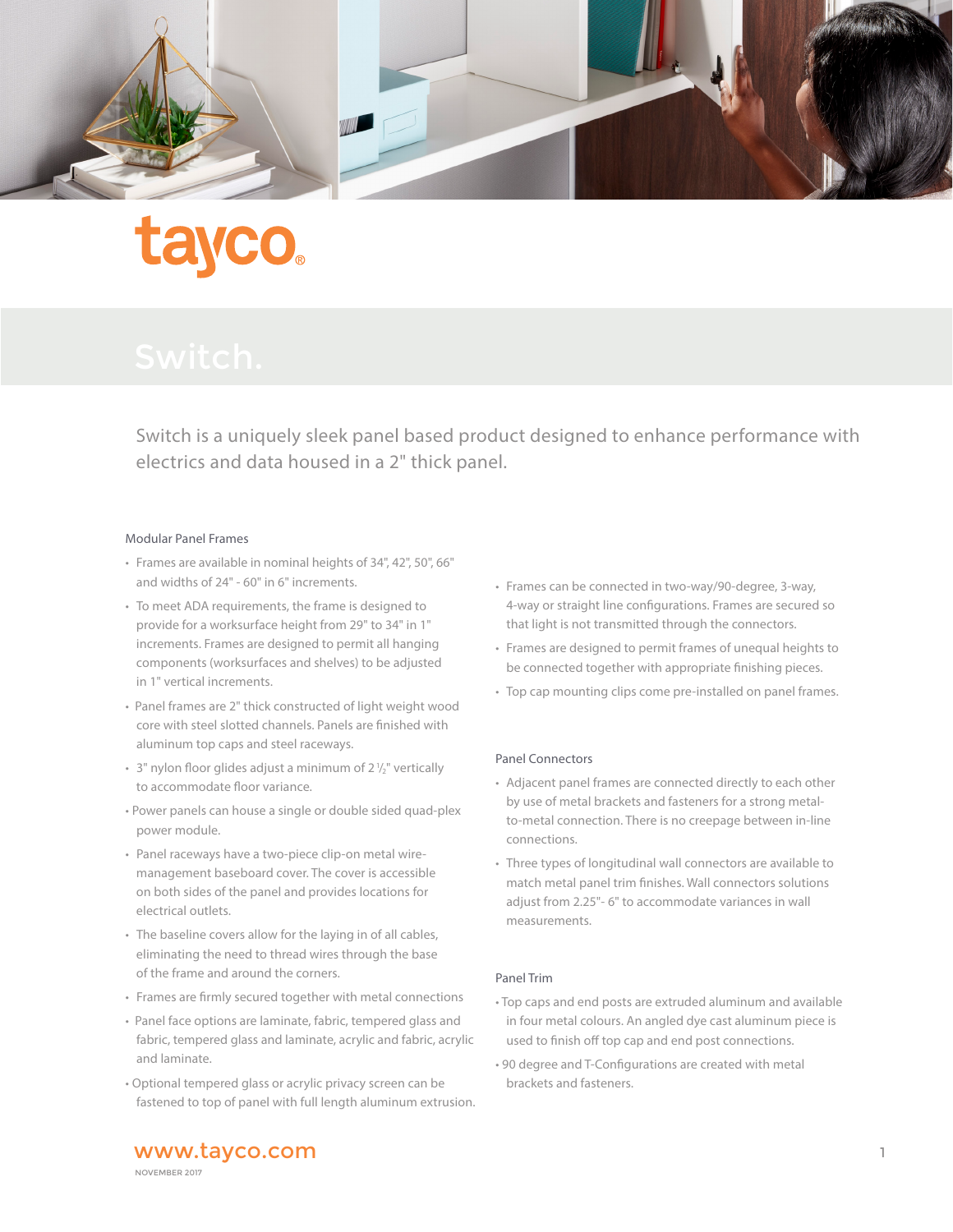# tayco.

- 90 degree and T-Connections are always finished with aluminum extrusion fillers without the use of fasteners.
- Filler top caps are sold separately.

#### Panel Base

- Panel base raceways are constructed of 22-gauge electrogalvanized steel, powder painted with knockouts for lay-in of cables for electrical and voice/data capabilities. Base raceways are  $5\frac{1}{2}$ " in height to accommodate electrical and communication routing for continuous wiring and cables.
- Raceways are connected to the panel by a spring system and are easily removable for access to power/data elements.

#### Gallery Panel

• Panels are available in 34", 42" or 50" heights.

• Gallery panels are specified as mid-run or end of run. Mid run gallery panels have a hole at the base to allow for wire passage

- Gallery panels up to 56" wide are one piece. Gallery panels more than 56" wide are two pieces.
- Wood grain gallery panels are offered up to 110" wide. Solid coloured gallery panels are available up to 146" wide.

#### Electrical Components

- All electrical components are based on NEC standards and are therefore UL listed and CSA-certified.
- The electrical system is an eight-wire four-circuit system. Each circuit is rated for 15 amps/120 volts. Base power modules consist of a quad-plex with two isolated and two common circuits. Isolated circuits are shielded to prevent electromagnetic interference. Isolated receptacles are made evident by their orange color. Electrical harnesses have a metal flex casing to prevent interference with voice/data cabling to shield all electrical wires.

 Electrical harnesses easily snap together to make a connection.

 Electrical components for non-adjacent panels can be configured using by means of an electrical bypass harness.

The system allows for electrical access from the floor, wall or ceiling. Power poles are available in two standard heights and four metal colors to match metal finish trims.

Electrical power modules are rated for 15amps/120 volts.

 Power modules can be specified as double- or single-sided to accommodate one station or two stations back to back.

 Open-wire starter harnesses come in 72" and 168" lengths and are hard wired into the electrical system of the building.

Electrical harnesses are available in singular lengths ranging from 22" to 145" at 3" increments or as a combination of two harnesses up to 181" in length.

#### Voice/Data

- Voice/data access is available at the panel base.
- Voice (RJ11) jacks are rated CAT3.
- Data (RJ45) jacks are rated CAT 6. The transmission speed is 1000 megabits per second.

#### Modular Countertops

- Modular countertops are available in lengths of 24" to 60" in 6" increments and a depth of 15".
- Countertops are fabricated from laminate.
- Countertop brackets are specified to match panel trim colours

## Worksurfaces

- Worksurfaces are available in 19", 20", 23", 24", 29" or 30" depths and widths from 23" - 96". Non-standard sizes are available upon request.
- Surfaces can be supported by pedestals, end gable, cantilever,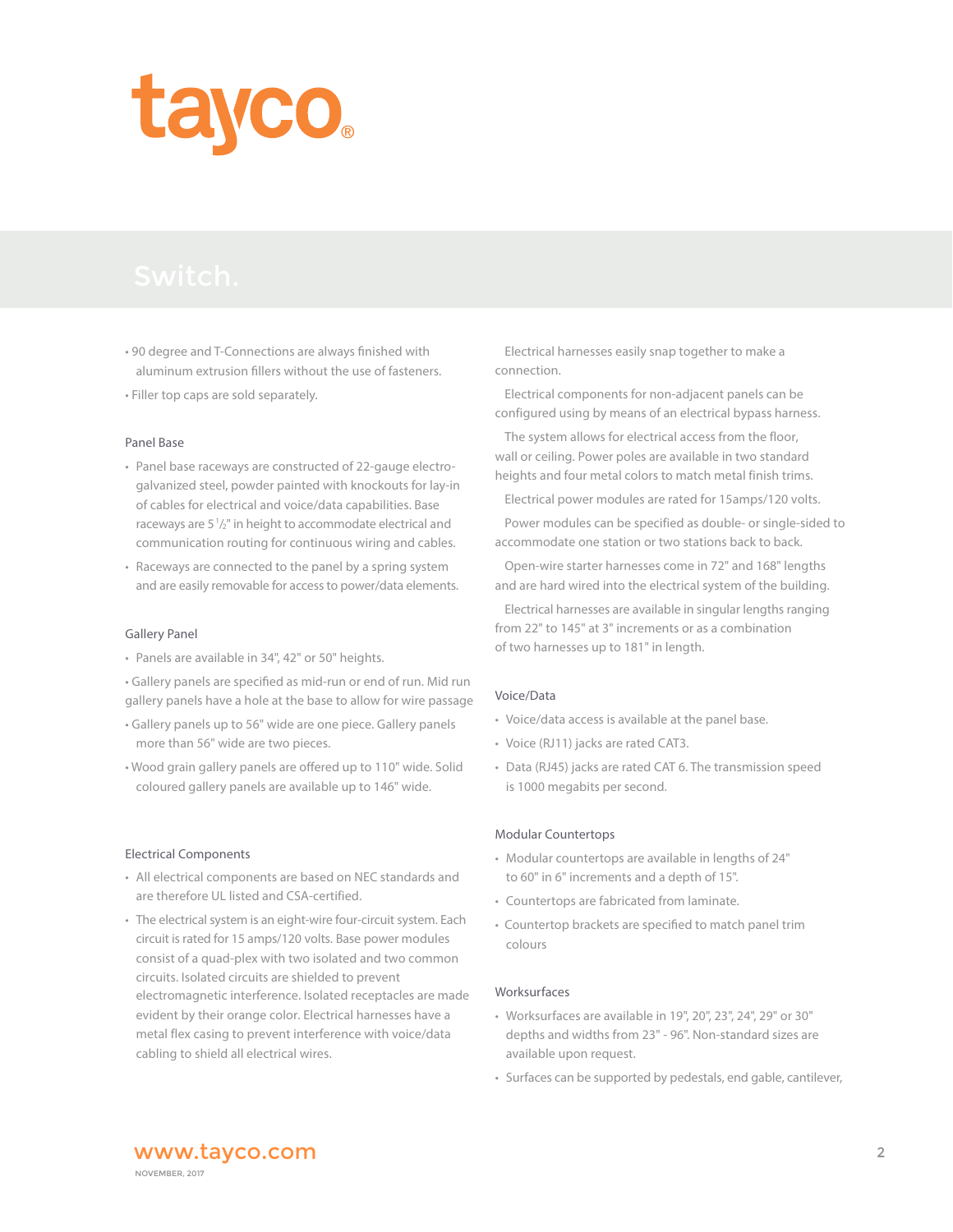

metal bracket or metal gable.

- Surfaces are fabricated from thermally fused melamine with 45 lb./cu. ft. density industrial grade composite wood core. Surfaces are finished on all sides with 2-mm vinyl edge banding. Worksurfaces can hang from both sides of the support structures and be adjustable up or down in 1" increments.
- Worksurfaces are available with and without ABS grommets.
- All worksurfaces come standard as 1" thick with 18 laminate finish options and are trimmed with 2mm edge banding. High Pressure Laminates and COM Laminates available upon request.
- Drop return worksurfaces are available with 2 side accessible USBs and 2 simplexes.

#### Worksurface Supports

- Switch features three end gable types; wrap leg, ladder leg, laminate gable leg.
- All legs can be freestanding or mounted against a panel.
- Wrap leg is a combination of 22" laminate construction and 1"x1" steel tubing.
- Ladder leg is constructed of 1"x1" and 1"x 2" steel tubeing and is available in four metal colours.
- Gable leg is constructed of laminate.
- Horizontal supports can be specified for worksurfaces with an unsupported width greater than 48", eliminating the need for an additional cantilever support.
- Horizontal surface supports are constructed of 14-gauge steel.

#### Cantilever Supports

• Cantilever worksurface supports are universal, right- or left-handed to suit the specific configuration. The system does not require the use of mending plates to support adjacent worksurfaces, as they are incorporated into the cantilever support.

- Cantilever supports are constructed of 12-gauge steel and powder-coated black.
- Cantilever supports are available in 16" and 22" lengths to accommodate various worksurface depths.

#### Overhead Storage

- Overhead storage can be panel-mounted at 1" high increments.
- Storage units are manufactured in a variety of widths and can hang from both sides of the support structures and be adjustable up and down in 1" increments. Storage units include open metal shelves and closed storage shelves with lockable doors available in metal or laminate fronts.

#### Flipper Cabinets

- Flipper cabinets have an 16-gauge steel top and bottom and 12-gauge steel sides, come standard with a lock and are available in four powder-coated finish options.
- Flipper cabinets are 15" deep and 16" high and are available in widths of 30", 36", 42", 48", 54" and 60".
- Cabinet faces are available in metal powder-painted 20-gauge steel or laminate. Cabinets have a 15" steel ball bearing slide and the option of being manufactured with an easy-down hydraulic cylinder slide.

## Metal Shelves

- Metal shelves are constructed from steel and are powder painted.
- Metal shelves are available in 30", 36", 42", 48", 54" and 60" widths and depths of 12".

#### Pedestals

• Under-desk pedestals are available in laminate or metal construction. Mobile, freestanding and gable pedestals

www.tayco.com 3

NOVEMBER, 2017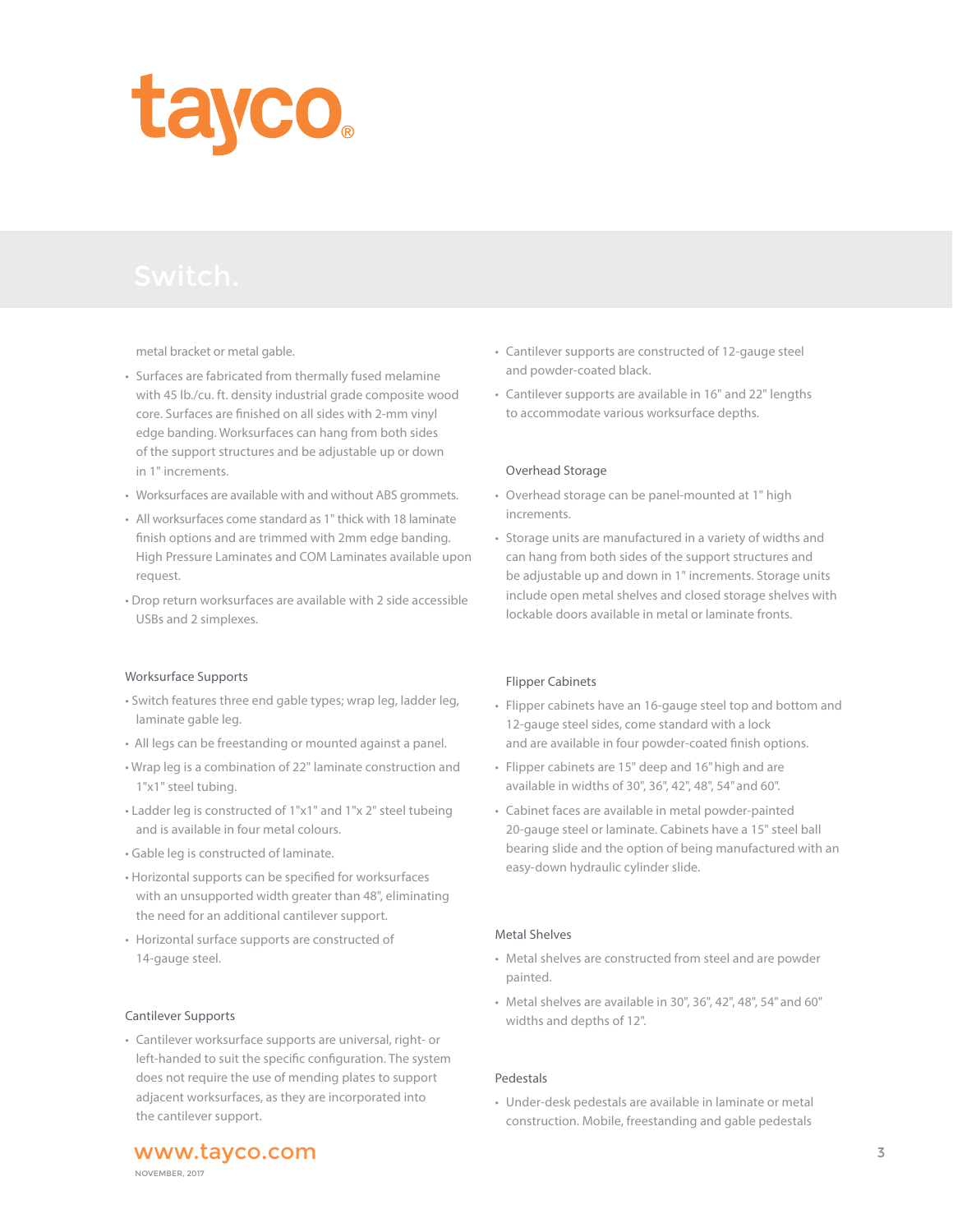

are available in laminate construction.

- 1.5" levelers on all cabinetry allowing for 1" height adjustment.
- Pedestals drawers are available in combinations of 6" and 12"-high drawers.
- Box drawers have full-extension steel ball bearing slides and rubber stoppers.
- File drawers have full-extension steel ball bearing slides and rubber stoppers.
- Drawer slides are used to attach the drawer to the case. Drawer slides have the capacity to support a load of up to 100lb. Drawers and slides are removable .
- All pedestals come equipped with a locking mechanism. Stations can be keyed alike upon request and a master key will be made available to the facility's manager.
- Pedestal file drawers offer the option to file documents from front to back or side to side.

## Metal Pedestals

- Metal pedestals are 20-gauge steel construction and are available in white or silver. Drawer fronts are double-wall steel construction.
- Metal pedestals can be specified in file/file or box/box/file configurations.
- Box drawers are slotted to provide slot storage.
- Pedestals can be specified for use under 23", 24" and 29" and 30" deep surfaces and include and end gable that attaches to the panel for structural support.

#### Laminate Pedestals

- Laminate pedestals are constructed of  $5/8$ " thermally fused melamine
- Mobile pedestals come equipped with a fifth wheel on the bottom drawer to ensure stability, in place of a counterweight.

#### Underdesk Pedestals

• Underesk pedestals are available in laminate or metal construction to fitbelow an extended corner, rectangular or curvilinear desk module.

## Laminates Gable Pedestals

• Gable pedestals are available in laminate construction and have 24" or 30" deep finished sides to act as a worksurface support, as well as filing space, to eliminate the need for a separate laminate gable support for the worksurface.

• Gable pedestals fit below an extended corner, rectangular or curvilinear desk module.

#### Lateral Files

- Lateral files are available as freestanding or underdesk filing.
- Lateral files are constructed of  $5/8$ " thermally fused melamine casings and drawer fronts and easily reconfigurable drawer modules.
- Lateral file drawers are capable of supporting a load of up to 200lb.
- Full-extension metal ball bearing slides on the drawers allow complete and unobstructed access with front-to-back or side-to-side filing rails to maximize the use of drawer filing space and to better organize documents. Legal- and lettersize documents can be filed front to back or laterally within the drawer.
- Units have an anti-tilt safety mechanism that prevents more than one drawer from opening at the same time.
- All lateral files come equipped with a locking mechanism. Stations can be keyed alike upon request, and a master key made available to the facility's manager.
- Lateral files have four 1.5"-high glides that allow the lateral file to adjust up to 1" in height.

www.tayco.com 4 NOVEMBER, 2017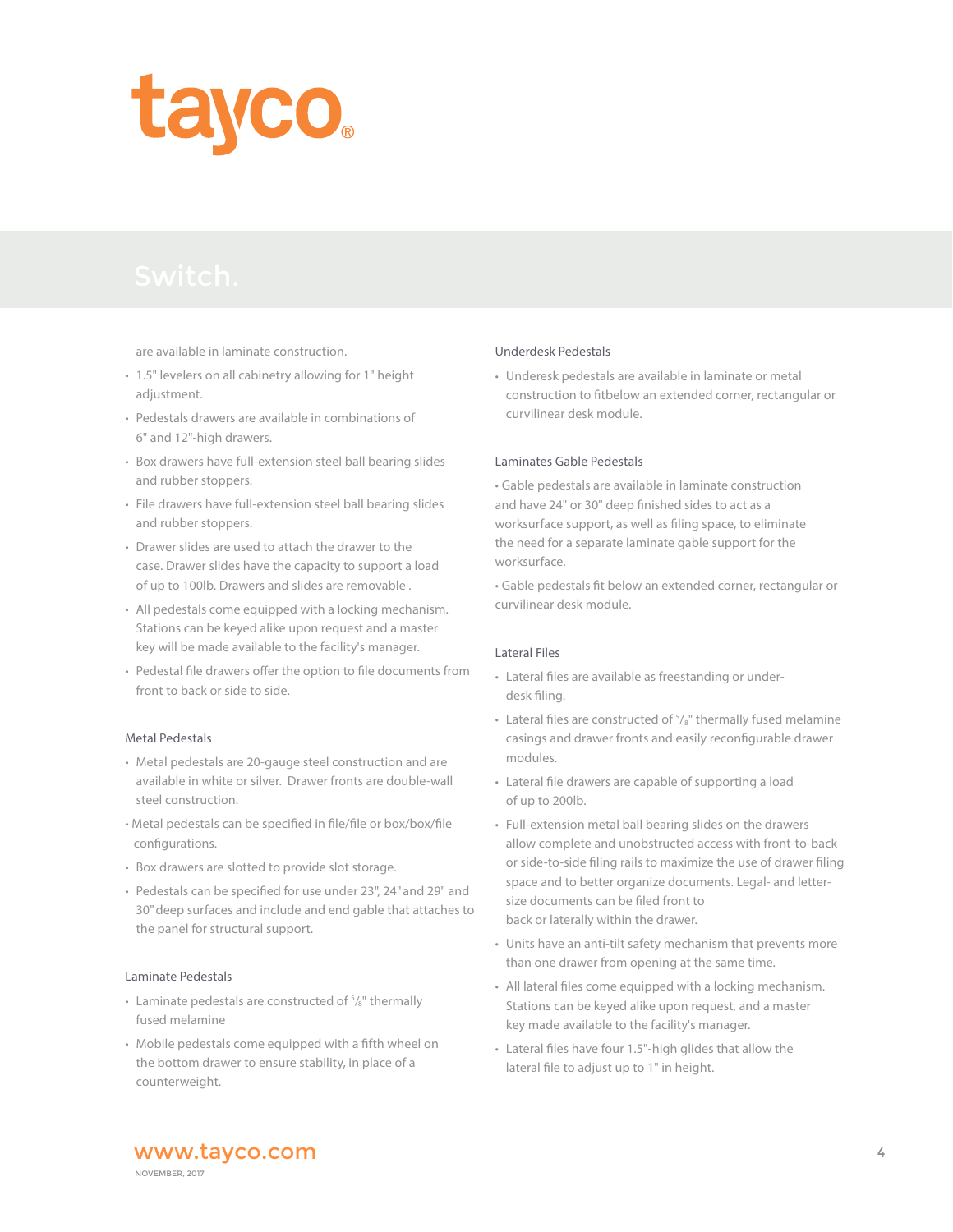

## Underdesk Lateral Files

- Underdesk lateral files are available in widths of 30" or 36".
- A 2-drawer lateral file fits below a 24" or 30" deep passage extended corner, rectangular or curvilinear desk module.

#### Freestanding Lateral Files

- Freestanding lateral files are available in two-drawer-high, three-drawer-high and four-drawer-high configurations. Two-drawer lateral files are vailable in 30", 36" or 42" widths. Three-drawer and four-drawer laterals are available in widths of 30" and 36".
- Freestanding lateral files have a built-in an anti-tilt mechanism that only allows one drawer to be opened at a time for safety purposes. Lateral file case and fronts are constructed of laminate. Drawer interiors in lateral files accept adjustable rails for filing letter and legal hanging files.
- $\cdot$  The lateral file top is  $\frac{5}{8}$ " thick thermally fused melamine with 45 lb. wood core. The top attaches to the lateral file case.

#### Credenza

- Credenzas are available in left handed and right handed with widths of 48", 60", 72".
- Half the width of the credenza has open storage. The other half of the credenza has lockable storage; one drawer accommodates letter/legal filing and one for simple storage.
- Optional fabric cushion which is ordered separately is available for top of the credenza.

## Combination Storage Towers

- Combination storage towers are available in 42" or 50" high and have depths of 24" and 30"
- Underdesk drawers can be configured either box, box, file or file, file.
- Combination storage towers above the work surface are

open for side access.

• Combination storage comes with a coat bar.

## Wardrobe Towers

- Wardrobe Towers are available in 18" wide.
- Wardrobe Towers come with a coat bar.

#### Storage Towers

• Storage towers are 42" and 50" high, 24" or 30" deep, specified in left and or right hand.

• Storage cabinets come with both fixed and adjustable shelves.

## Laminate, Vinyl and Metal Handle Finishes for Filing and Cabinetry

- Filing and cabinetry are available in 18 laminate finishes. Drawer handles are available in seven decorative options. Cabinets are finished with a combination of laminate and 2-mm vinyl edge banding.
- Vinyl edge banding is available in wood grain finishes to match standard laminates.
- Doors and drawer fronts may be specified with a different laminate than the file or cabinet casing.

#### Organizing Tools

• A variety of work accessories can be hung from accessory rails. They are adjustable up or down in 1" increments without the use of tools.

#### Modular Electrical Distribution System

• Power panels can house a single or double sided fourplex power module. Power modules are eight-wire four-circuit with four 15-amp circuits. Two circuits havethe capacity to be completely isolated. Baseline simplex receptacles are modular and can be installed without the use of tools. All

www.tayco.com 5 NOVEMBER, 2017